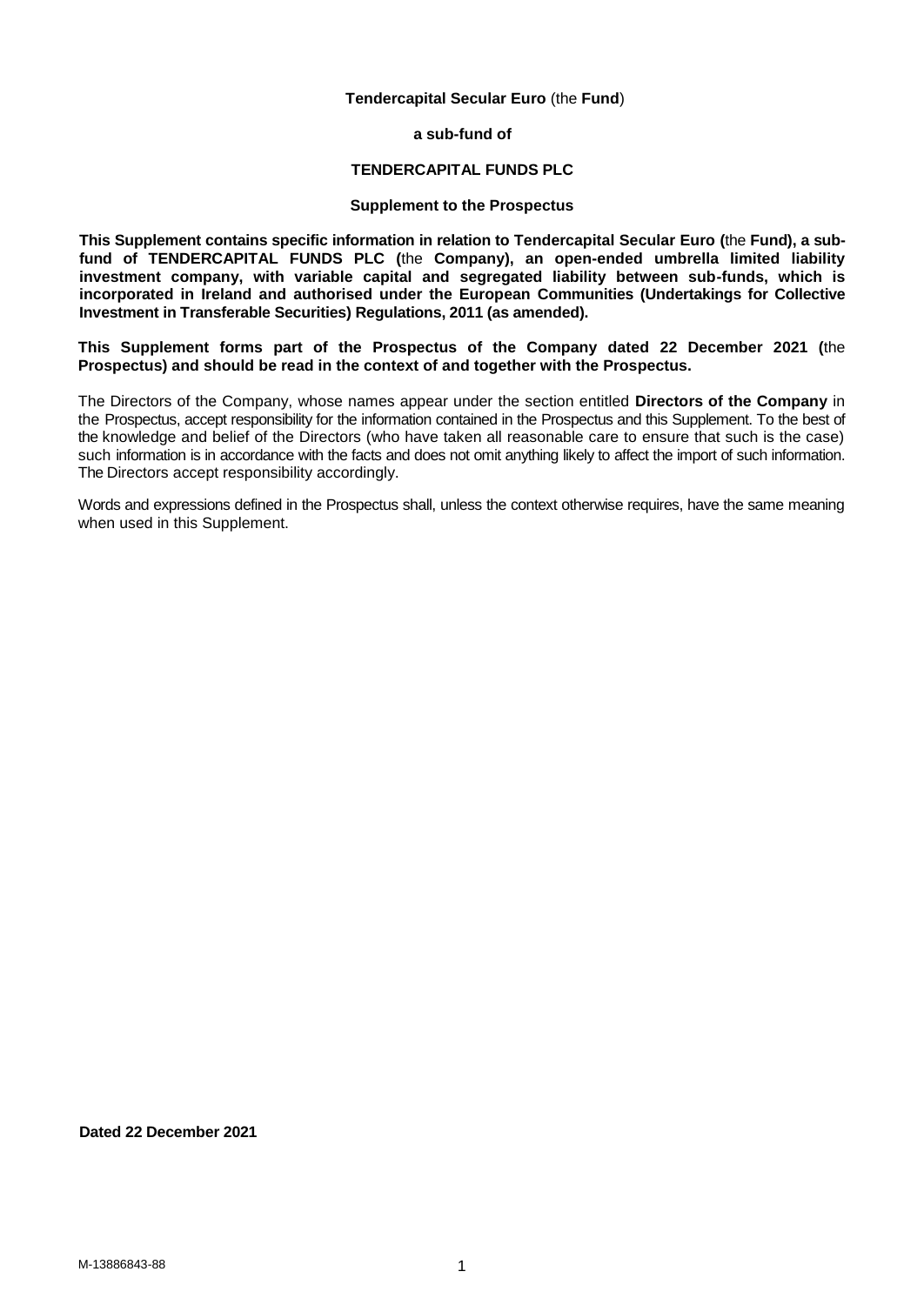# **DIRECTORY**

| 1)  |                                                                      |  |
|-----|----------------------------------------------------------------------|--|
| 2)  | FINANCIAL DERIVATIVE INSTRUMENTS & EFFICIENT PORTFOLIO MANAGEMENT  4 |  |
| 3)  |                                                                      |  |
| 4)  |                                                                      |  |
| 5)  |                                                                      |  |
| 6)  |                                                                      |  |
| 7)  |                                                                      |  |
| 8)  |                                                                      |  |
| 9)  |                                                                      |  |
| 10) |                                                                      |  |
| 11) |                                                                      |  |
| 12) |                                                                      |  |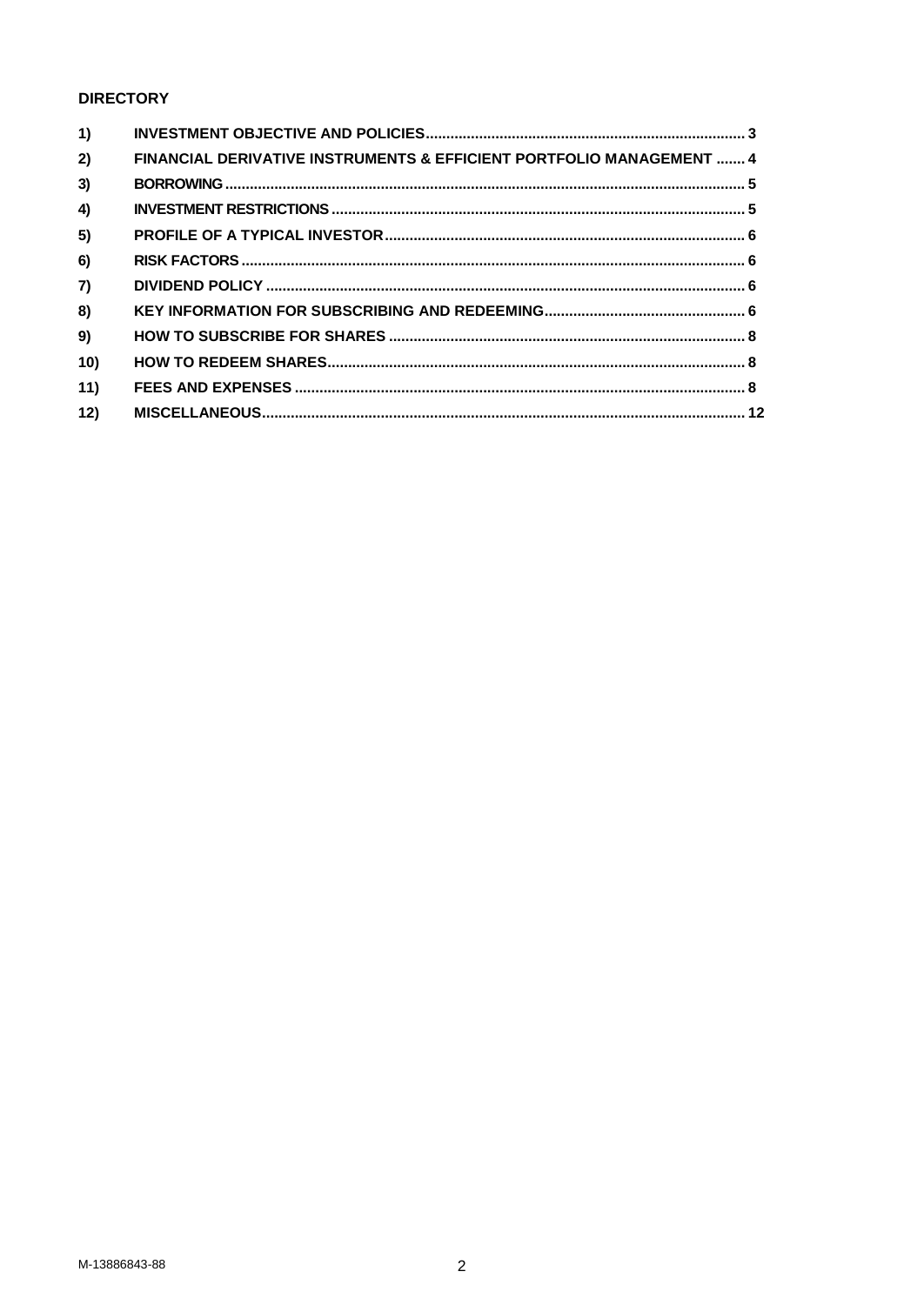## <span id="page-2-0"></span>**Investment Objective**

The Fund seeks to produce positive returns with medium/high volatility.

## **Investment Policy**

The primary investment strategy of the Fund is to seek to identify and understand trends regarding, but not limited to, humanity (such as demographic trends, population growth/decline, immigration/emigration), production cycles (low, mid, high business production cycles), economic developments (technological enhancements, new technologies, internet, cloud computing, green technology) or country specific (gross domestic product (GDP) growth rates), with the objective of identifying and investing in those companies that could potentially benefit from the trends analysed. The strategy for allocating the Fund's investments will also be based on the Investment Manager's assessment of the market and the assets to which exposure is sought.

The Fund intends to seek to achieve its investment objective primarily through investing up to 100% of its Net Asset Value in Euro denominated equities and equity related securities, across all industries and capitalizations, but may also invest in liquid assets and as further outlined below.

The Fund may, directly or indirectly, invest in a diversified portfolio of equity and equity-related securities (including, options, index option strategies, convertible bonds, shares, warrants, and depository receipts) primarily listed or traded on a Regulated Market in Europe.

The Fund may also directly invest up to 10% of its Net Asset Value in aggregate in (i) equity and equity related securities, which may be listed or traded on other Regulated Markets and may or may not be denominated in Euro; and/or (ii) collective investment schemes (**CIS**), including exchange traded funds. The CIS in which the Fund may invest will be compatible with the investment objective and policy of the Fund and any such investment will be inaccordance with the Central Bank's requirements.

The Fund may also invest from time to time up to 100% of its Net Asset Value directly in liquid assets such as money market instruments (including, but not limited to, certificate of deposit, commercial paper and cash deposits denominated in such currency or currencies as the Investment Manager may determine) and fixed income instruments (such as notes, preferred securities, debentures, convertible and non-convertible bonds), issued or guaranteed by governments, municipalities, agencies, supranationals or corporates, which may offer fixed or variable interest rates and may be rated or unrated in pursuance of the investment objective of the Fund. Such investment could be made, in particular, where the Investment Manager considers that the markets for these securities look favourable compared to equity securities. Even in circumstances where the Fund invests substantially in liquid assets, the Fund will not be completely protected from market movements and as such the capital value of the Shares may fluctuate. No more than 30% of the Fund's Net Asset Value shall be directly invested in bonds which, at the time of their most recent purchase, were not rated investment grade by at least one credit rating agency approved by the Company or which are deemed by the Investment Manager to have an implied rating of investment grade, for instance by reference to other bonds issued by the issuer of the relevant bond. The credit rating agencies currently approved for such purposes are Standard and Poors, Moody's, Fitch and DBRS. Convertible bonds may embed a derivative component being on debt or equity securities, a basket or baskets of or indices of debt or equity securities or on interest rates.

The securities held directly by the Fund will typically be listed or traded on one or more Regulated Markets and any investment in such securities which are unlisted will comply with the investment restrictions in the Prospectus.

Where considered appropriate, the Fund may utilise financial derivative techniques and instruments for investment purposes and/or efficient portfolio management and/or to protect against foreign exchange risks as further set out below, subject always to the conditions and within the limits laid down by the Central Bank. These techniques and instruments include futures, options, swaps, repurchase/ reverse repurchase agreements, spot and forward currency contracts and contracts for difference, which may be exchange traded or over the counter. The Fund may also utilize index option strategies for hedging purposes.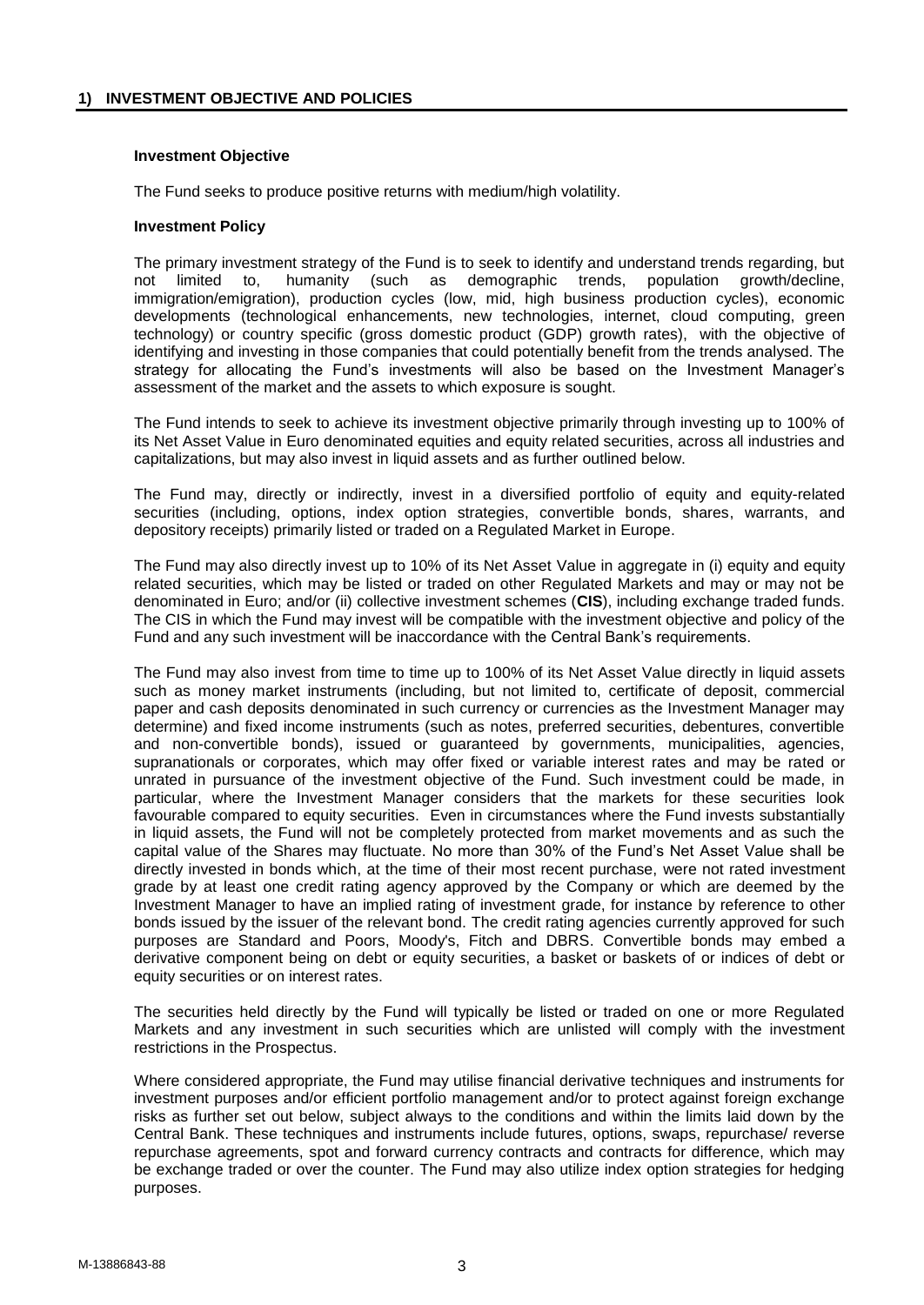## **Environmental. Social and Corporate Governance Factors**

The extent to which Sustainability Risks represent potential or actual material risks to the Fund is considered by the Investment Manager in its investment decision-making and risk monitoring. Along with any other material risk, the Investment Manager will consider Sustainability Risks in order to seek to maximize longterm risk-adjusted returns. In the event that a Sustainability Risk arises, this may cause the Investment Manager to determine that a particular investment is no longer suitable and to sell it or decide not make an investment in it. While difficult to assess the impact of Sustainability Risks as a whole on the Fund, the Investment Manager would expect the impact of Sustainability Risk to be low to moderate in light of the diverse nature of the investments of the Fund.

In addition to the integration of Sustainability Risks, the Investment Manager has an ESG Policy in place that applies to this Fund. Details of the Investment Manager's ESG Policy and disclosure to comply with the requirements of SFDR are set out in the Section of the Prospectus entitled **Environmental, Social and Corporate Governance Factors**.

## <span id="page-3-0"></span>**2) FINANCIAL DERIVATIVE INSTRUMENTS & EFFICIENT PORTFOLIO MANAGEMENT**

The Fund may, subject to the conditions and limits of the Central Bank, enter into futures contracts on securities, securities indexes (for example DJSTOXX600, DJSTOXX50, S&P100 whose underlyings are equity and equity related securities) and currencies and also use options on futures contracts. The Fund may use these techniques for investment purposes and/or efficient portfolio management and/or to hedge against changes in (i) exchange rates, (ii) securities prices.

The Fund may, subject to the conditions and limits of the Central Bank, purchase and write call and put options on securities (or a combination of both), securities indexes (for example DJSTOXX600, DJSTOXX50, S&P100 whose underlyings are equity and equity related securities) and currencies. For example, the Fund may purchase put options (including equity index options: which are options regarding equity indexes such as for example DJSTOXX50, DJSTOXX600, S&P100) to provide an efficient, liquid and effective mechanism for "locking in" gains and/or protecting against future declines in value on securities that it owns. This allows the Fund to benefit from future gains in the value of a security without the risk of the fall in value of the security. The Fund may also purchase call options (including equity index options) to provide an efficient, liquid and effective mechanism for taking positions in securities. This allows the Fund to benefit from future gains in the value of a security without the need to purchase and hold the security. The Fund may use these techniques for investment purposes and/or efficient portfolio management and/or to hedge against changes in (i) exchange rates, (ii) securities prices.

The Fund may, subject to the conditions and limits of the Central Bank, utilise repurchase/reverse repurchase agreements. The Fund may only use these techniques for efficient portfolio management.

The proportion of assets under management in regard to securities in its portfolio subject to repurchase/reverse repurchase arrangements may typically vary between 0% and 100% although it is anticipated that it is most likely to be within the range of 0% to 50%. Such variations may be dependent on, but are not limited to, factors such as total Fund size and seasonal trends in the underlying market. The assets that can be subject to such arrangements are the assets described in the investment policy.

Each counterparty to repurchase/reverse repurchase arrangements will be an eligible counterparty for a UCITS and be subject to prudential supervision rules and specialised in this type of transaction. The Fund will seek to appoint regulated financial institutions as counterparties that have been subject to an approval process, subject to prudential supervision rules and specialised in this type of transaction and which have, either directly or at parent-level, an investment grade rating from at least one of the following credit rating agencies: Fitch Group, Standard & Poor's and Moody's. The Fund must be satisfied that the counterparty does not carry undue credit risk, will value the transactions with reasonable accuracy and on a reliable basis and will close out the transactions at any time at the request of the Fund and/or the Investment Manager. Another criterion used when selecting counterparties includes country of origin. For example, the counterparty may be a body corporate located in an EEA member state. In order to reduce its exposure to any counterparty, the Fund may adopt collateral arrangements as described under the section entitled **Collateral Policy** in the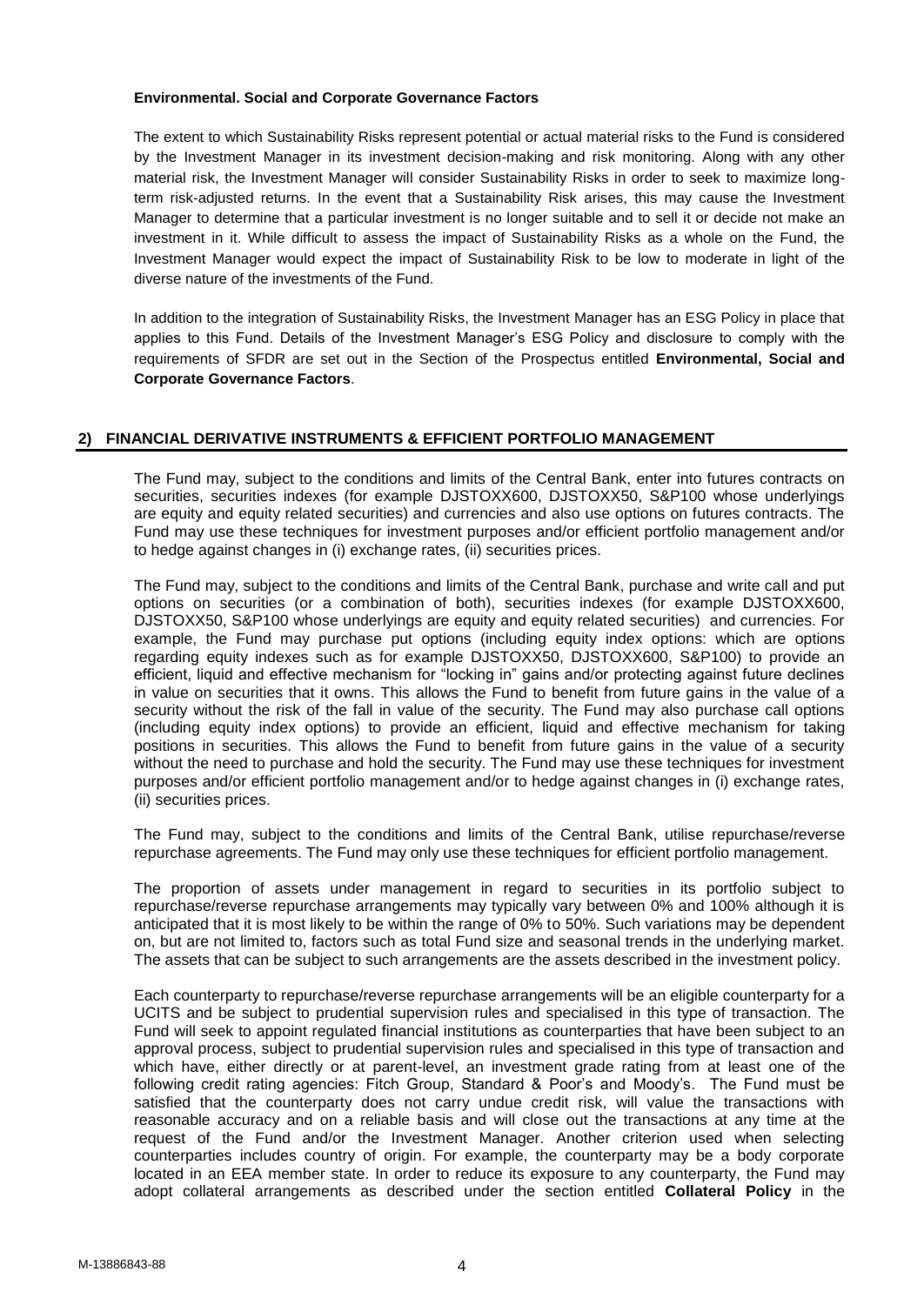Prospectus. Maturity is reviewed when accepting collateral on a case-by-case basis. Cash will be valued at par value while other securities will be valued in accordance with the valuation provisions described under the section entitled **Calculation of Net Asset Value/Valuation of Assets** in the Prospectus.

Forward currency contracts may, subject to the conditions and limits of the Central Bank, be used for investment purposes and/or to hedge currency exposures of the Fund or any Class in accordance with the requirements of the Central Bank. Such currency exposure will arise where the assets in which the Fund invests are denominated in a different currency than the Base Currency of the Fund or the designated currency of the relevant Class.

Spot and forward currency contracts, currency swaps and currency futures may, at the discretion of the Investment Manager, be used to hedge currency exposures of the Fund or of any Class in accordance with the requirements of the Central Bank. Such currency exposure will arise where assets in which the Fund invests are denominated in a different currency than the Base Currency of the Fund or the designated currency of the relevant Class.

The Fund may also use interest rate swap contracts for hedging purposes to seek to manage its interest rate exposures and/or reduce the effect of interest rate fluctuations on debt securities held. In addition, interest rate swaps may be used for speculative purposes to seek to enhance the Fund's return. An interest rate swap involves the exchange by the Fund with another party of their respective commitments to pay or receive cash flows (e.g., an exchange of floating rate payments for fixed-rate payments) and the return to the Fund will be based on the movement of interest rates relative to a fixed rate agreed by the parties to the swap.

The Fund may enter into CFD which allow a direct exposure to the market, a sector or an individual security. Unlike a forward contract, there is no final maturity, the position being closed out at the discretion of the position taker. CFD may be used to gain exposure to share price movements without buying the shares themselves. A CFD on a company's shares will specify the price of the shares when the contract is started. The contract is an agreement to pay out cash on the difference between the starting share price and when the contract is closed out.

Efficient portfolio management transactions relating to the assets of the Fund are transactions with the one of the following aims a) a reduction of risk b) a reduction of cost with no increase or a minimal increase in risk; c) generation of additional capital or income with no, or an acceptably low level of risk (relative to the expected return). In relation to efficient portfolio management operations the Investment Manager will look to ensure that the transaction is economically appropriate.

The Fund may leverage itself through the use of derivatives, provided however that such leverage will not exceed an aggregate exposure of 100% of the Fund's NAV. Leverage will be calculated in accordance with the requirements of the Central Bank. It is expected that the use of financial derivative techniques and instruments will not materially increase the Fund's risk level.

The Fund will use the commitment approach to calculate its daily global exposure, being the incremental exposure and leverage generated through the use of FDI, in accordance with its risk management process and the requirements of the Central Bank.

Any FDI not included in the Risk Management Process (**RMP**) of the Company will not be utilised until such time as a revised RMP including such FDI has been submitted to and cleared by the Central Bank.

## <span id="page-4-0"></span>**3) BORROWING**

In accordance with the general provisions set out in the Prospectus under the heading Borrowing and Lending Powers and Restrictions, the Fund may borrow up to 10% of its total Net Asset Value on a temporary basis and not for speculative purposes.

## <span id="page-4-1"></span>**4) INVESTMENT RESTRICTIONS**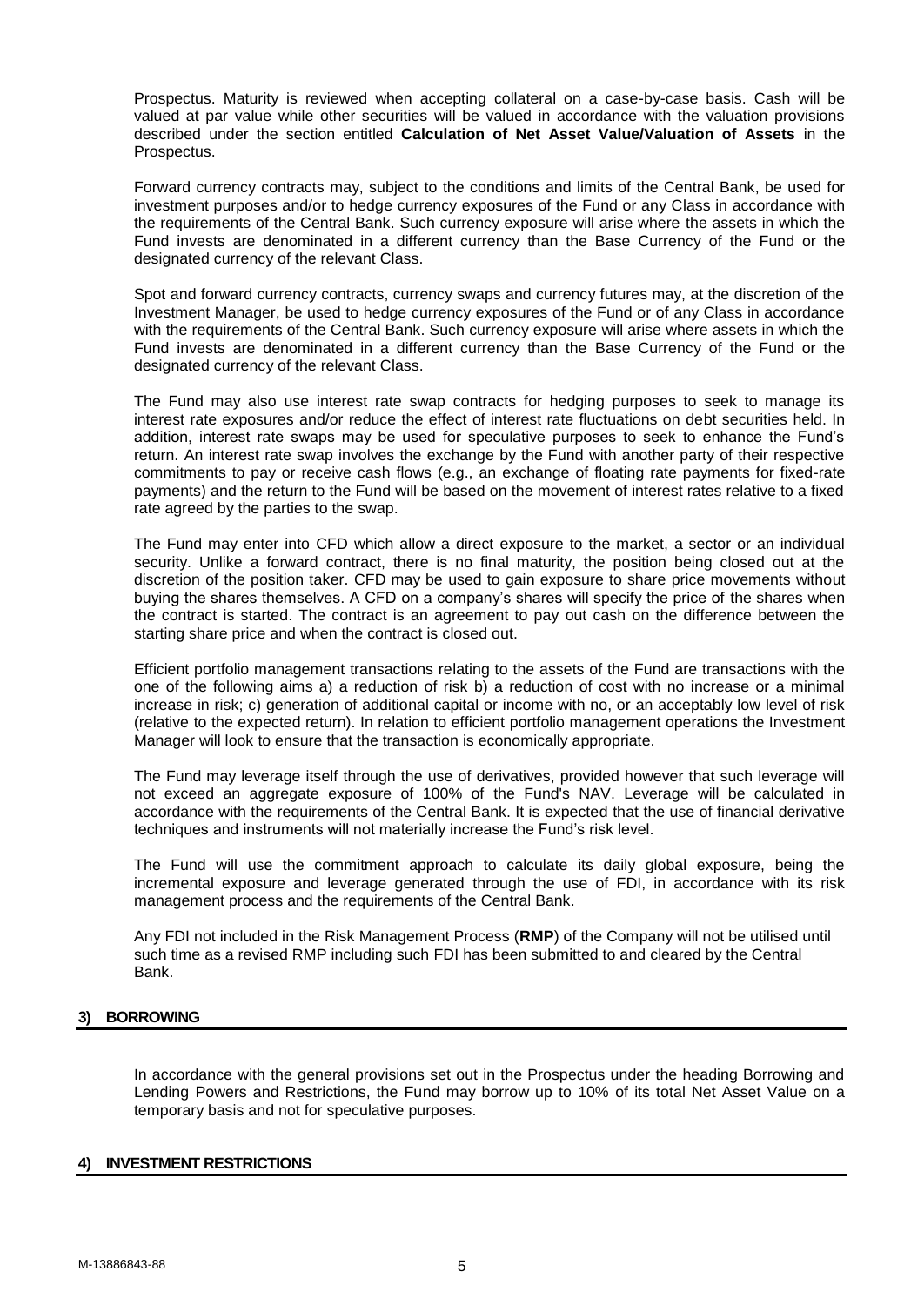The investment restrictions applicable to the Fund are set out under the section entitled **Investment Restrictions** in the Prospectus.

## <span id="page-5-0"></span>**5) PROFILE OF A TYPICAL INVESTOR**

The Fund is suitable for investors who are seeking long term capital appreciation, who are prepared to accept high volatility. Therefore, investors should expect to hold their investment in the Fund for approximately 5-7 years.

### <span id="page-5-1"></span>**6) RISK FACTORS**

The risk factors under the section entitled Risk Factors in the Prospectus apply to this Fund.

**Investors should note the difference between the nature of a deposit and the nature of an investment in the Fund, in particular, the risk that the principal invested in the Fund is capable of fluctuation and thus Shareholders may not have all of their principal returned to them on redemption. In addition, investment in the Fund will not benefit from any deposit protection scheme such as might be applicable to an investment in a deposit.**

## <span id="page-5-2"></span>**7) DIVIDEND POLICY**

No declarations or distributions shall be made in respect of the Accumulating Shares. The net income earned per Accumulating Share will be accumulated and reinvested on behalf of Shareholders of Accumulating Shares.

## <span id="page-5-3"></span>**8) KEY INFORMATION FOR SUBSCRIBING AND REDEEMING**

#### **Base Currency**

The Base Currency of the Fund is Euro but investments may be denominated in other currencies.

## **Available Share Classes**

The Company may issue Shares in each of the Share Classes set out in the table below.

| <b>Share Class</b>                                            | Denominated<br><b>Currency</b> | <b>Minimum</b><br>Shareholding* | <b>Minimum</b><br><b>Investment</b><br>Amount* | <b>InitialMinimum</b><br>Additional<br><b>Investment Amount*</b> |
|---------------------------------------------------------------|--------------------------------|---------------------------------|------------------------------------------------|------------------------------------------------------------------|
| <b>Retail Accumulating Share Class</b>                        | Euro                           | N/A                             | €5,000                                         | N/A                                                              |
| <b>Retail Accumulating GBP Share</b><br>Class                 | <b>GBP</b>                     | N/A                             | N/A                                            | N/A                                                              |
| <b>Institutional Accumulating Share</b><br>Class              | Euro                           | N/A                             | €500,000                                       | N/A                                                              |
| <b>Institutional Accumulating GBP</b><br><b>IShare Class</b>  | <b>GBP</b>                     | N/A                             | £250,000                                       | N/A                                                              |
| <b>Institutional Accumulating GBP</b><br><b>Share Class 2</b> | <b>GBP</b>                     | N/A                             | £500,000                                       | N/A                                                              |

**\***currency equivalent in the denominated currency of a Share Class and in accordance with the section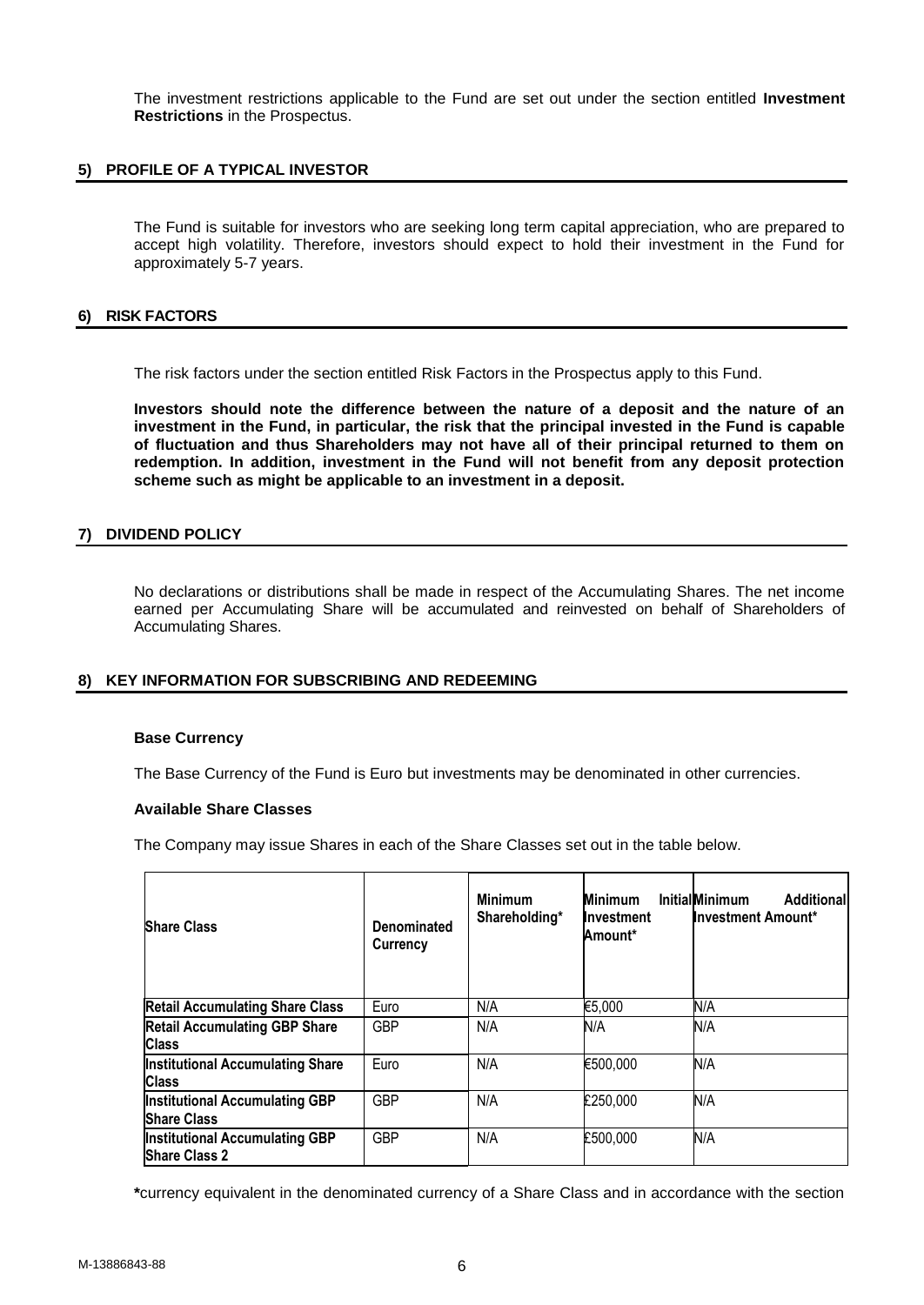## entitled **Currency of Payment** below.

The Directors (upon written confirmation to the Administrator) reserve the right to differentiate between Shareholders and to waive or reduce the Minimum Shareholding, Minimum Initial Investment Amount, and Minimum Additional Investment Amount for any such Shareholders or to refuse an application for any such Shares in their absolute discretion.

Additional classes of Shares may be created in accordance with the requirements of the Central Bank.

### **Initial Offer Period & Issue Price**

The Initial Offer Period for Shares in the Institutional Accumulating Share Class and the Retail Accumulating Share Class, the Retail Accumulating GBP Share Class, the Institutional Accumulating GBP Share Class and the Institutional Accumulating GBP Share Class 2 has closed. Shares in those Share Classes are continuously open for subscriptions at the Issue Price per Share of the relevant Share Class on the relevant Dealing Day.

### **Currency of Payment**

Subscription and redemption monies are payable in the denominated currency of the Share Class in respect of which Shares are being subscribed for or redeemed as set out in the table above.

### **Subscription Charge**

A Subscription Charge of up to 3% of the Issue Price may be charged at the discretion of the Directors for payment to the Investment Manager or Distributor.

### **Redemption Charge**

A Redemption Charge of up to 3% of the Redemption Price may be charged at the discretion of the Directors for payment to the Company.

#### **Exchange Charge**

Subject to compliance with the relevant exchange provisions contained in the Prospectus and, where relevant to the creation of additional Funds by the Company, an exchange fee of up to 3**%** may be imposed at the discretion of the Directors on all applications to exchange from one Share Class to another Share Class within the Fund or to a Share Class within another Fund of the Company.

### **Business Day**

A day on which banks are open for business in Dublin and London or such other day as the Directors may, with the approval of the Depositary, determine.

#### **Dealing Day**

The Dealing Day for the Fund is every Business Day.

#### **Dealing Deadline**

The Dealing Deadline is 12 noon (Irish time) one Business Day prior to the relevant Dealing Day.

## **Valuation Point**

The Valuation Point is close of business in the last relevant market on the Business Day immediately preceding the relevant Dealing Day.

## **Settlement Date**

The Settlement Date for the receipt of monies for subscription for Shares is the second Business Day following the relevant Dealing Day. The Settlement Date for the dispatch of monies for the redemption of Shares is the third Business Day following the relevant Dealing Day, provided that all the required documentation has been furnished to and received by the Administrator.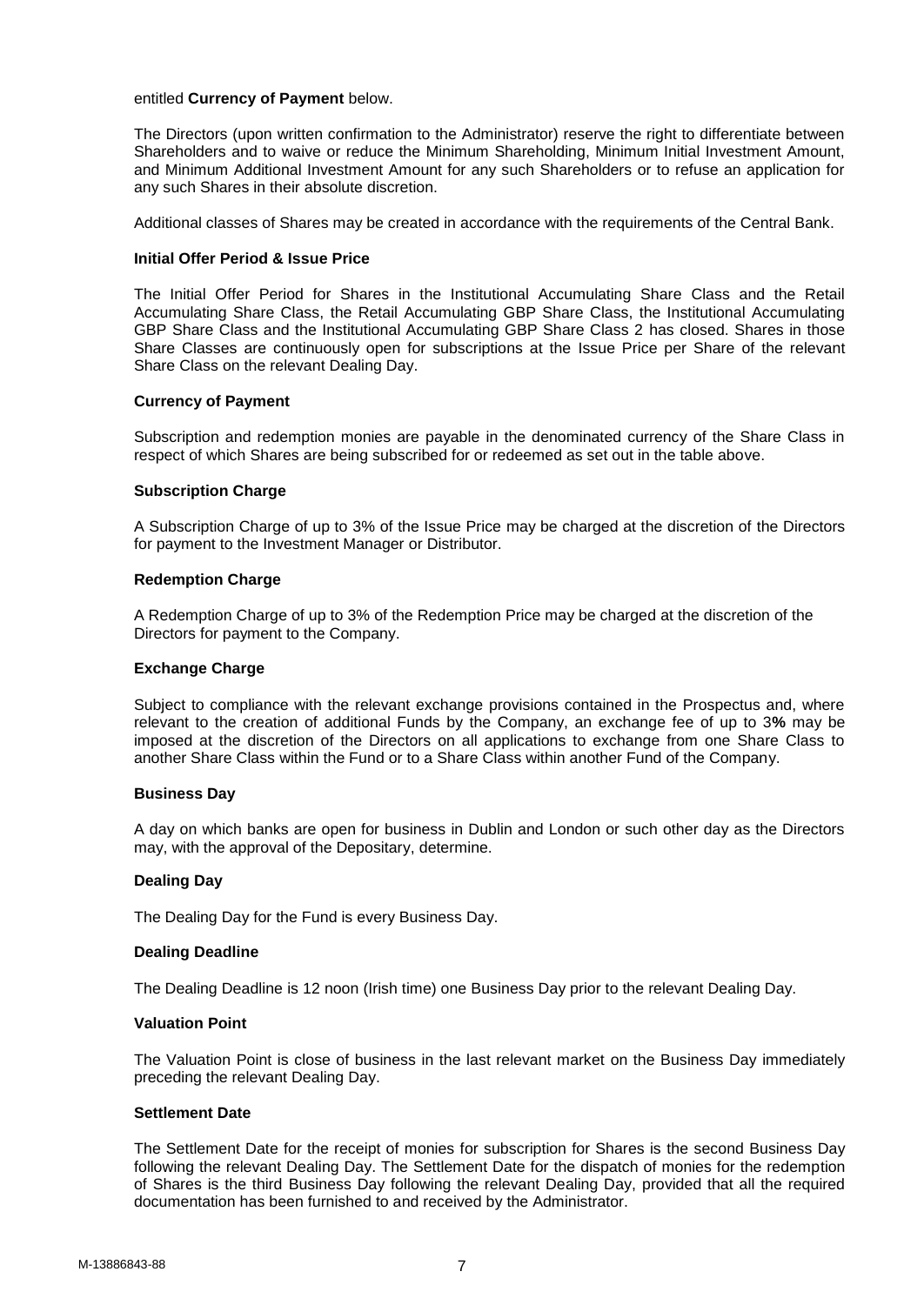## <span id="page-7-0"></span>**9) HOW TO SUBSCRIBE FOR SHARES**

Requests for the subscription for Shares should be made in accordance with the provisions set out in the section entitled **Subscription for Shares** in the Prospectus.

## <span id="page-7-1"></span>**10) HOW TO REDEEM SHARES**

Requests for the redemption of Shares should be made in accordance with the provisions set out in the section entitled **Redemption of Shares** in the Prospectus.

## <span id="page-7-2"></span>**11) FEES AND EXPENSES**

The following sections on fees should be read in conjunction with the section entitled **Fees and Expenses** in the Prospectus.

## **Investment Management Fee**

The Investment Manager shall be entitled to receive out of the assets of the Fund an annual fee, accrued on each Dealing Day and payable monthly in arrears, at an annual rate of up to and not exceeding (i) 1.8% of the Net Asset Value of the Retail Accumulating Share Class; (ii) 1.5% of the Net Asset Value of the Retail Accumulating GBP Share Class; (iii) 1.2% of the Net Asset Value of the Institutional Accumulating Share Class; (iv) 0.75% of the Net Asset Value of the Institutional Accumulating GBP Share Class; and (v) 0.75% of the Net Asset Value of the Institutional Accumulating GBP Share Class 2 (the **Capped Fee**). The Investment Manager is also entitled to be reimbursed out of the assets of the Fund for the reasonable out-of-pocket costs and expenses incurred by the Investment Manager in the performance of its duties (plus VAT thereon, if any).

Subject to the Capped Fee, the Investment Manager may, with the agreement of the Directors and with prior notification to the Administrator, waive, reduce or increase all or part of the investment management fee charged to certain Shareholders and accordingly may differentiate between Shareholders in the Fund in that regard. Any such waiver or reduction shall be effected by way of a cash rebate paid by or on behalf of the Investment Manager to the relevant Shareholder's account. The Investment Manager will determine the rebate amount in each case, which will not exceed the Capped Fee, based on the assets invested in the Fund or a Share Class thereof, and accordingly, the investment management fee charged to certain Shareholders may be reduced or increased in accordance with the amount of fees rebated to the relevant Shareholders subject to the applicable Capped Fee.

## **Performance Fee**

The Investment Manager will be entitled to receive out of the assets of the Fund a performance fee in respect of each Share Class (the **Performance Fee**) calculated on a per Share basis so that each Share is only charged a Performance Fee which equates with that Share's performance. Generally this method of calculation is intended to ensure so far as possible (and with respect to each Class of Shares) that (i) any Performance Fee paid to the Investment Manager is charged only to those Shares which have appreciated in value, (ii) all holders of Shares of the same Class have the same amount of capital per Share at risk in the Fund and (iii) all Shares of the same Class have the same Net Asset Value per Share.

The proceeds paid to investors for Shares redeemed during a Performance Period will be net of any payable Performance Fees accrued in the calculation of the Net Asset Value. Such Performance Fees will only be paid proportionately on the number of Shares redeemed.

The **Performance Period** for each Share Class shall commence on 1 January in each year and will end on 31 December in that year, except in relation to: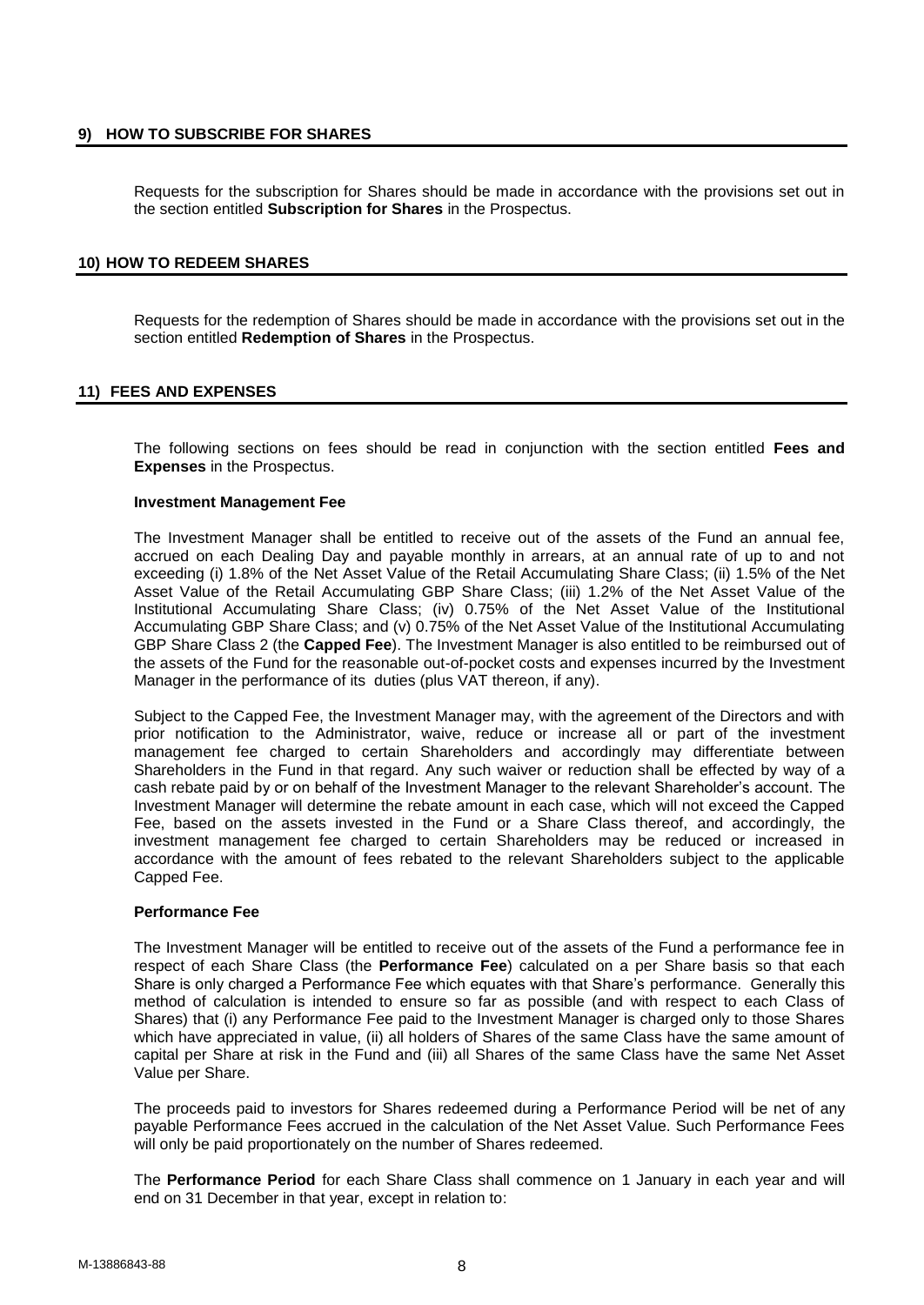(1) the initial Performance Period of any classes of Shares in Initial Offer Period, in which case the Performance Period will commence from the Business Day following the close of the relevant Initial Offer Period and will end on 31 December of that year and thereafter the Performance Period in respect of each Share will commence on 1 January and end on 31 December each year; and

(2) the Performance Period in 2019 for any Share Class that had launched by 18 November 2019, in which case the Performance Periods shall be taken to mean either the later of 1 January 2019, or the date of launch, to 30 June 2019 (where relevant) and 18 November 2019 to 31 December 2019, as applicable.

The Performance Fee will be calculated and be taken into account in the calculation of the Net Asset Value per Share as at the Valuation Point in respect of each Dealing Day.

The calculation of the Performance Fee will be verified by the Depositary and is therefore not open to the possibility of manipulation.

To provide investors with a better understanding of how the Performance Fee will be calculated, worked examples are included in Appendix 1 to this Supplement.

**Where a Performance Fee is payable out of the Fund it shall be calculated on the increase in the Net Asset Value per Share at the end of the relevant Performance Period. Included in that calculation shall be net realised and unrealised capital gains plus net realised and unrealised capital losses as at the end of the Performance Period and as a result Performance Fees may be paid on unrealised gains which may subsequently never be realised.**

## Institutional Accumulating GBP Share Class 2

No performance fee will be payable in respect of the Institutional Accumulating GBP Share Class 2.

### Retail Accumulating Share Class, Institutional Accumulating Share Class, Retail Accumulating GBP Share Class and Institutional Accumulating GBP Share Class

For each Performance Period, the Investment Manager shall be entitled to receive a Performance Fee out of the assets attributable to the Retail Accumulating Share Class of 20%, the Institutional Accumulating Share Class of 10%, the Retail Accumulating GBP Share Class of 20% and the Institutional Accumulating GBP Share Class of 10% of the amount by which the Net Asset Value of the Share exceeds the Benchmark (plus VAT, if any), taking subscriptions and redemptions into account and calculated in the following manner:

- 1. For the first **Performance Period** for all Share Classes, the **Benchmark** is the Initial Issue Price per Share.
- 2. If the Net Asset Value per Share at the end of the first Performance Period exceeds the Benchmark, a performance fee is payable. For each subsequent Performance Period, the Benchmark is the reported, final Net Asset Value per Share at the end of the previous Performance Period for which a Performance Fee was payable.
- 3. If the Net Asset Value per Share at the end of a Performance Period is lower than the Benchmark, no Performance Fee is payable. In this case, the Benchmark for the next Performance Period is the Benchmark for the previous Performance Period being the previous Performance Period for which a Performance Fee was payable.
- 4. When a Performance Fee is payable on Shares, it is calculated as the Net Asset Value per Share less the Benchmark multiplied by the Performance Fee rate for the relevant Share Class set out above, multiplied by the number of Shares in issue at the end of the Performance Period. The number of Shares in issue at the end of the Performance Period shall be deemed to include Shares which fall to be redeemed and exclude Shares which fall to be issued as at the end of the Performance Period.

In accordance with the requirements of the Central Bank, no Performance Fee is accrued/paid until the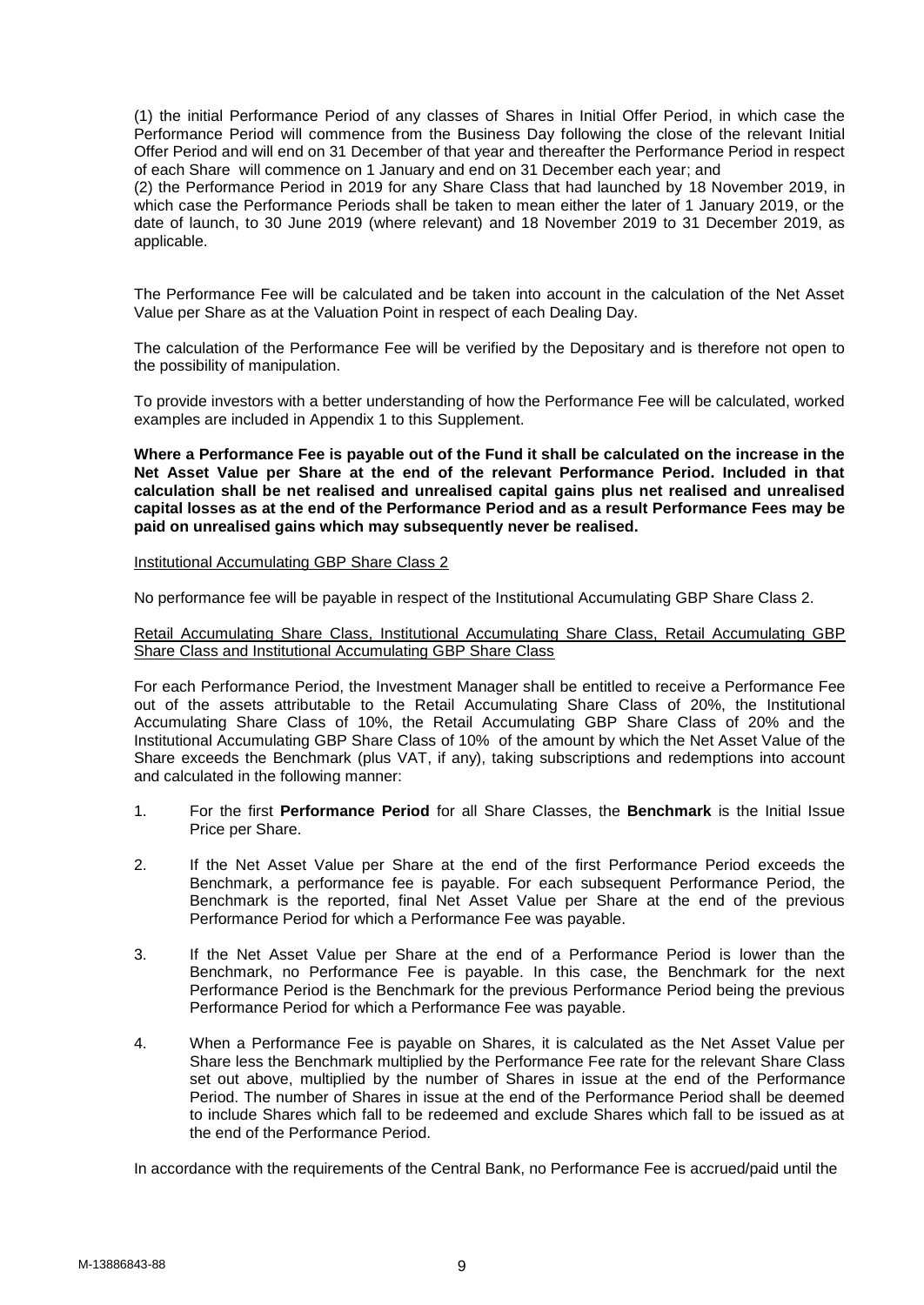Net Asset Value per Share exceeds the previous highest Net Asset Value per Share on which the Performance Fee was paid/accrued in accordance with the above (or the Initial Issue Price, if higher) and the Performance Fee is only payable/paid on the increase and calculated accordingly.

Performance fees are only payable by the Fund on achieving a new high Net Asset Value over the life of the relevant Share Class.

### Adjustments

If an investor subscribes for Shares at a time when the Net Asset Value per Share is other than the Benchmark, certain adjustments will be made to reduce inequities that could otherwise result.

Where Shares are subscribed at a time when the Net Asset Value per Share is less than the Benchmark (a **Deficit Subscription**), the new Shareholder will be required to pay an equivalent Performance Fee for each Performance Period with respect to any subsequent appreciation in the Net Asset Value per Share of those Shares until the Benchmark for the Fund has been reached (for the avoidance of doubt, such Performance Fee shall only be payable where the Benchmark return has been exceeded).This is achieved by the Fund having the power to redeem a portion of the Shareholder's holding equal to the Performance Fee owing at the end of each Performance Period. An amount equal to the aggregate Net Asset Value of the Shares so repurchased will be paid to the Investment Manager as a Performance Fee. The Fund will not be required to pay to the Shareholder the repurchase proceeds of relevant Shares. Performance Fee redemptions are employed to ensure that the Fund maintains a uniform Net Asset Value per Share. As regards the Shareholder's remaining Shares, any appreciation in the Net Asset Value per Share of those Shares above Benchmark will be charged a Performance Fee in the normal manner described above.

If Shares are subscribed for at a time when the Net Asset Value per Share is greater than the Benchmark, the investor will be required to pay an additional amount equal to the accrual then in place per share in respect of the Performance Fee (an **Equalisation Credit**). At the date of subscription the Equalisation Credit will equal the Performance Fee per Share accrued with respect to the other Shares in the Fund (the **Maximum Equalisation Credit**). The Equalisation Credit is payable to account for the fact that the Net Asset Value per Share has been reduced to reflect an accrued Performance Fee to be borne by existing Shareholders and serves as a credit against Performance Fees that might otherwise be payable by the Fund but that should not, in equity, be charged against the Shareholder making the subscription because, as to such Shares, no favourable performance has yet occurred. The Equalisation Credit ensures that all Shareholders have the same amount of capital at risk per Share.

The additional amount invested as the Equalisation Credit will be at risk in the Fund and will therefore appreciate or depreciate based on the performance subsequent to the issue of the relevant Shares but will never exceed the Maximum Equalisation Credit. In the event of a decline as at any Valuation Point in the Net Asset Value per Share of those Shares, the Equalisation Credit due will also reduce in line with the Performance Fee accrual for other shares until the Equalisation Credit is exhausted. Any subsequent appreciation in the Net Asset Value per Share will result in the recapture of any reduction in the Equalisation Credit but only to the extent of the previously reduced Equalisation Credit up to the Maximum Equalisation Credit.

At the end of each calculation period, if the Net Asset Value per Share (before accrual for the Performance Fee) exceeds the prior Benchmark, an amount equal to the Equalisation Credit at the time of the subscription (less any Equalisation Credit previously applied) will be applied to subscribe for additional Shares for the Shareholder. Additional Shares will continue to be so subscribed for at the end of each calculation period until the Equalisation Credit, as it may have appreciated or depreciated in the Fund after the original subscription for Shares was made, has been fully applied.

If the Shareholder repurchases his Shares before the Equalisation Credit (as adjusted for depreciation and appreciation as described above) has been fully applied, the Shareholder will receive additional repurchase proceeds equal to the Equalisation Credit then remaining multiplied by a fraction, the numerator of which is the number of Shares being repurchased and the denominator of which is the number of Shares held by the Shareholder immediately prior to the repurchase in respect of which an Equalisation Credit was paid on subscription.

#### **Manager Fee**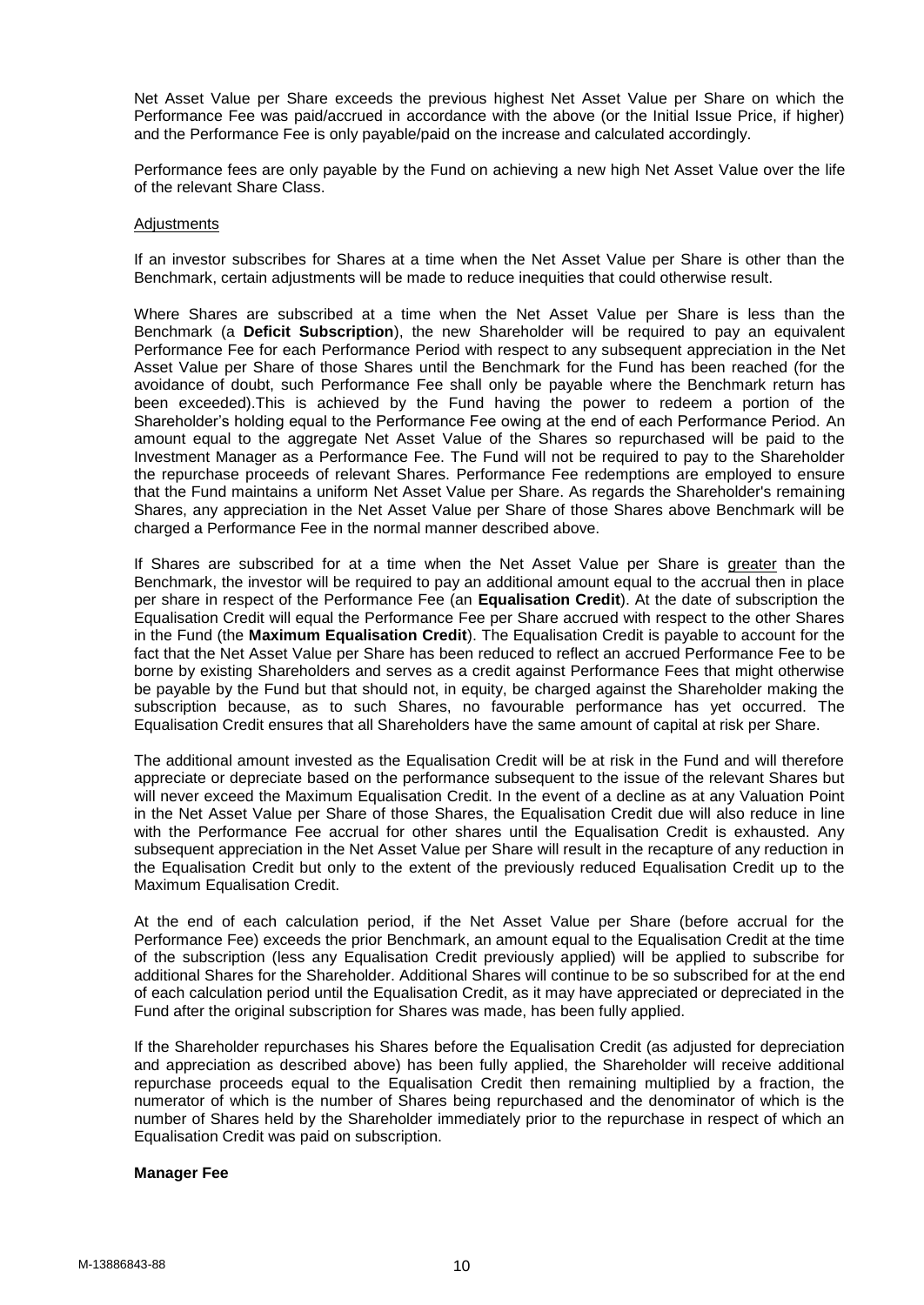Under the provisions of the Management Agreement, the Manager will be paid an annual management fee out of the assets of the Company of 0.05% of the Net Asset Value of the Company. Such management fee will accrue at the Valuation Point of each of the Funds and will be payable on a quarterly basis in arrears. In the event that 0.05% of the Net Asset Value of the Company is less than €90,000, the Manager shall be paid a minimum annual management fee of €90,000 which will be applied pro-rata to the Funds. The Company will also pay all out-of-pocket expenses incurred by the Manager (including VAT thereon).

## **Administration Fee**

The Administrator shall be entitled to receive out of the assets of the Fund a once-off set-up fee of €2,000. The Administrator shall receive out of the assets of the Fund an annual fee as detailed in the table below, which will be accrued and calculated at each Valuation Point, subject to a minimum annual fee of €50,000.

| <b>Aggregate Umbrella Value</b> | Percentage of Net Asset Value (plus VAT, if<br>any) |
|---------------------------------|-----------------------------------------------------|
| First €100 million              | 0.12%                                               |
| €100 million to €300 million    | $0.07\%$                                            |
| Greater than $€300$ million     | 0.04%                                               |

The Administrator fees will be charged on the Company's Net Asset Value and allocated on a pro-rata basis to the Net Asset Value of each Fund.

An annual fee of €4,000 will also be changed for the preparation of financial reports of the Fund each accrued as at each Valuation Point (plus VAT, if any, thereon).

The Administrator is also entitled to be repaid all of its reasonable agreed upon transaction and other charges (which will be at normal commercial rates) and other out-of-pocket expenses out of the assets of the Fund (plus VAT thereon, if any).

## **Depositary Fee**

The Depositary shall be entitled to receive out of the assets of the Fund an annual fee, as detailed in the table below, which will be accrued and calculated at each Valuation Point, subject to a minimum annual fee of €36,000 (plus VAT, if any, thereon)).

| <b>Aggregate Umbrella-Value</b> | Percentage of Net Asset Value (plus VAT, if any) |  |  |  |  |
|---------------------------------|--------------------------------------------------|--|--|--|--|
| First €200 million              | 0.025%                                           |  |  |  |  |
| Greater than $€200$ million     | 0.015%                                           |  |  |  |  |

The Depositary fees will be charged on the Company's Net Asset Value and allocated on a pro-rata basis to the Net Asset Value of each Fund.

The above fees are subject to annual review and may be changed as agreed upon by the Depositary and the Company in accordance with the requirements of the Central Bank.

The fees and disbursements and expenses of the sub-custodians and delegate of the Depositary, whether affiliates of the Depositary or non-affiliate of the Depositary, will be charged in addition to the Depositary's fees at the normal commercial rate charged by such sub-custodians or delegates from time to time. These fees, disbursements and expenses shall be payable out of the assets of the Fund.

The Depositary will also be reimbursed for all of its reasonable out-of-pocket expenses out of the assets of the Fund. All fees and expenses of the Depositary are exclusive of VAT.

## **Formation Costs**

The preliminary expenses incurred in connection with the establishment and initial issue of Shares in the Fund are estimated to amount to €20,000 and will be amortised over the first five financial years of the Fund.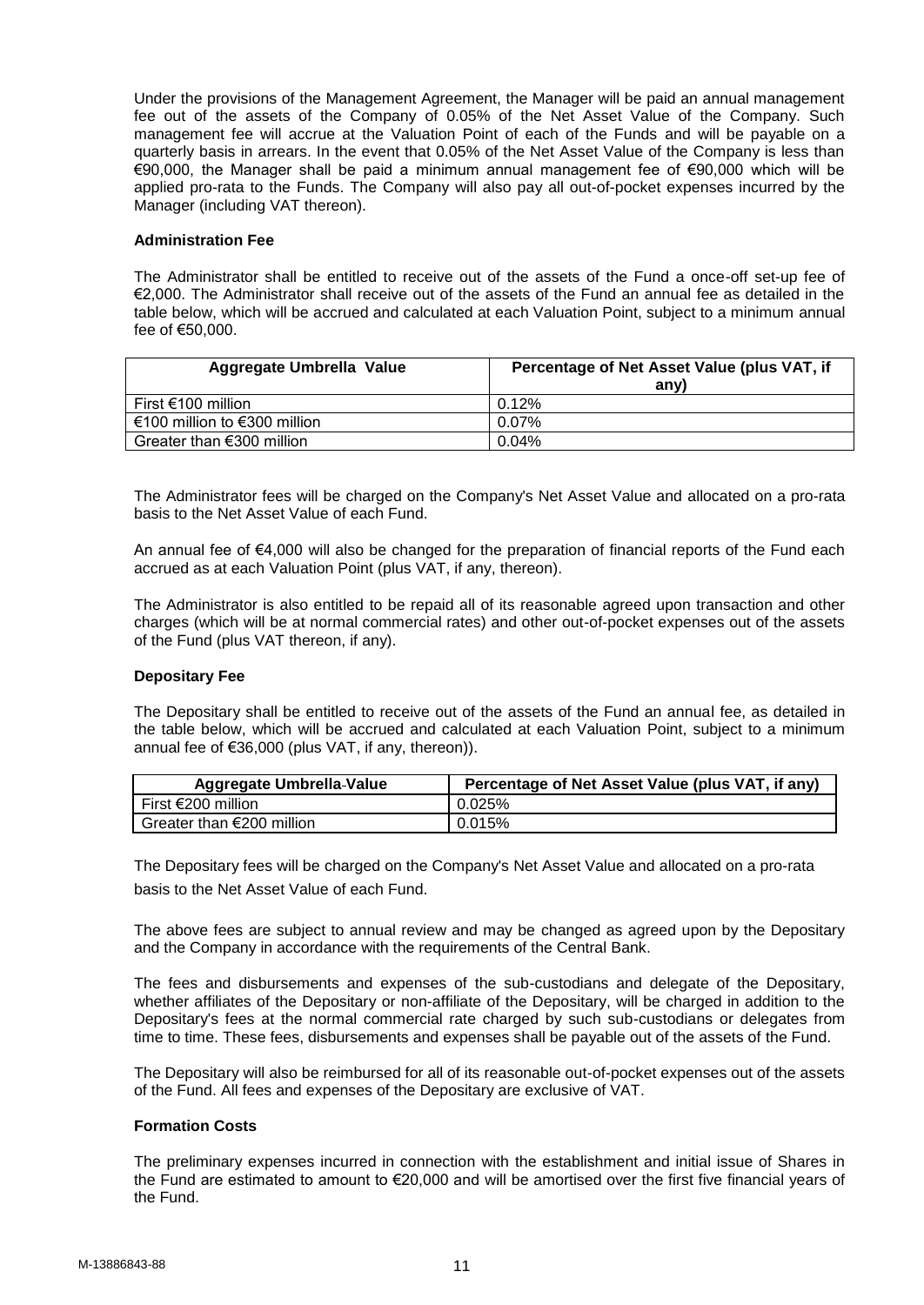<span id="page-11-0"></span>At the date of this Supplement, there are two other Funds of the Company in existence, namely Tendercapital Bond Two Steps and Tendercapital Global Bond Short Duration Fund.